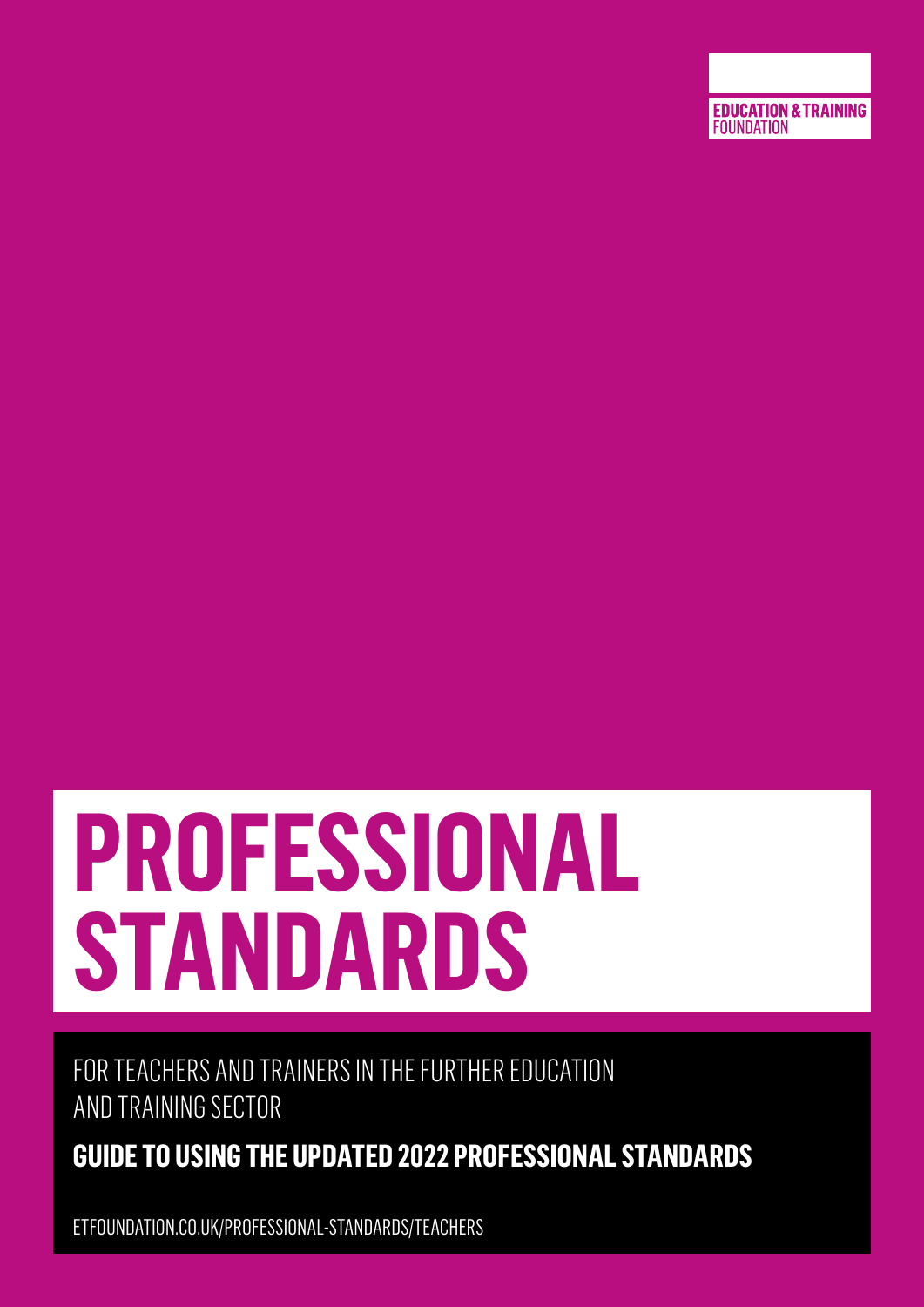# **Foreword**

Teachers and trainers in the English Further Education and Training sector play a crucial role in transforming the lives of millions of learners and helping them become active and productive citizens and contributors to a healthy, sustainable and inclusive society. The 'Professional Standards for Teachers and Trainers' are designed to support this work, setting out the values, knowledge and skills that practitioners are expected to develop, maintain and improve throughout their teaching career.

When the Education and Training Foundation (ETF) published the Professional Standards in 2014, co-designed with the sector, these were warmly received because they directly reflected the unique challenges, issues and skills development needs which practitioners had raised. They were focused, simple and easy to apply. However, since 2014, the world has changed significantly, and understandably, so have educational priorities. The last two years have born witness to the huge changes in working and learning practices prompted by the Covid-19 pandemic and the emergence of deep environmental and learner wellbeing concerns. As the Professional Standards had not yet been updated, 2021 was considered the right time to do so.

It is with great thanks to the sector that we have now completed this review. It has been both a collaborative and enriching experience, with organisations and practitioners across the sector eager to give us their views on the changes we needed to make. A wealth of experience and knowledge has been pooled from our sector stakeholders, as well as insights from academic researchers and experts with experience in setting and developing Professional Standards. We have also sought feedback from our membership groups to test the efficacy of our statements with the whole sector.

I commend these updated Professional Standards to you and I am confident that they will engage and motivate both practitioners and their employers. Used thoughtfully, they will promote enquiry, innovation and a shared language for improvement.

This guidance, developed with the support of practitioners, will help teachers, trainers, managers and organisational leaders by illustrating how the Professional Standards can be applied in a range of Further Education and Training contexts.



#### **Jenny Jarvis**

CEO (Interim) Education and Training Foundation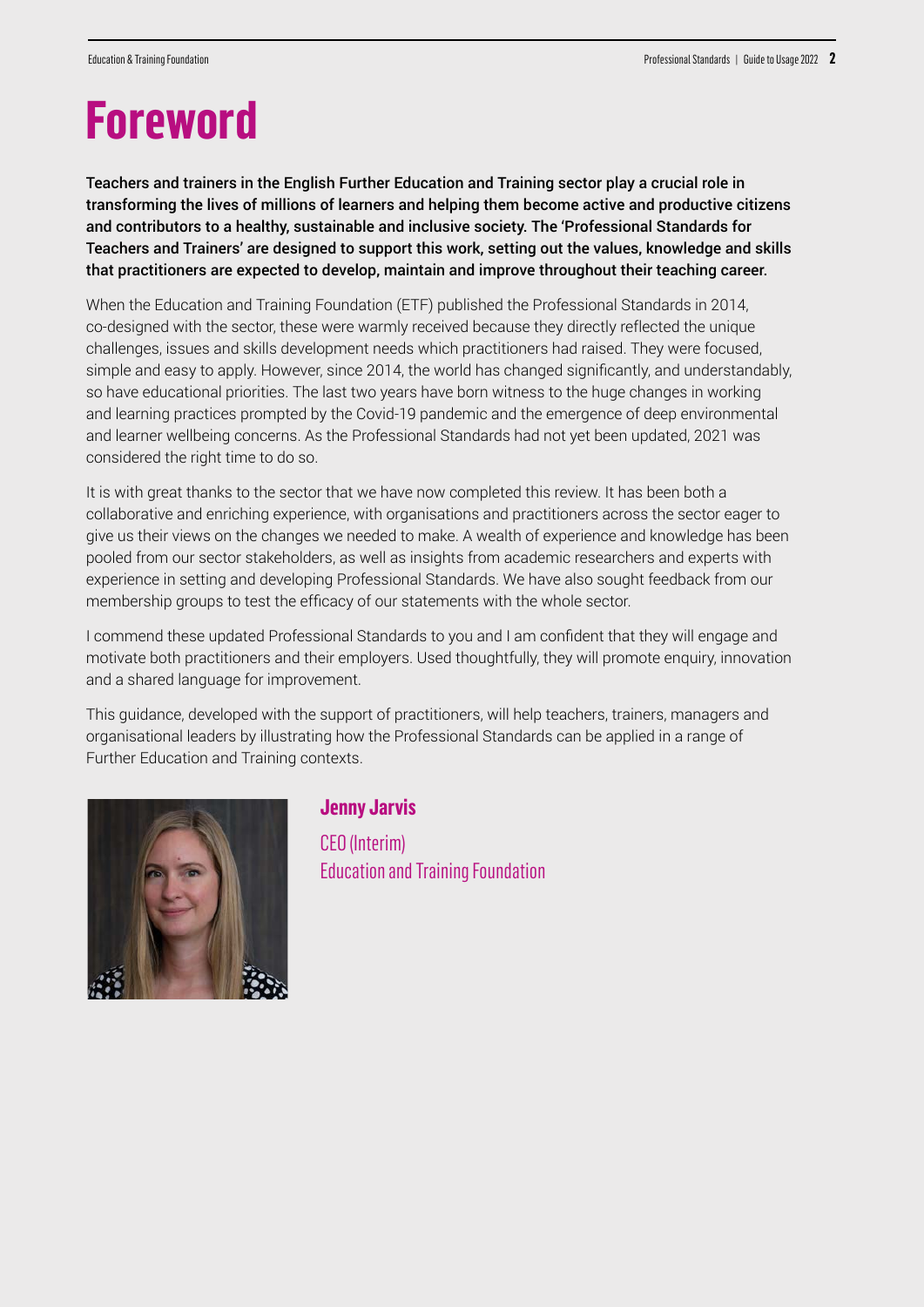# **Contents**

| 1. The purpose of this guidance                                                                                                 | 4                 |
|---------------------------------------------------------------------------------------------------------------------------------|-------------------|
| Who is the quidance for?                                                                                                        | 5                 |
| 2. Using the Professional Standards in<br>the Further Education and Training sector                                             | 6                 |
| <b>Teachers and trainers</b>                                                                                                    | 6                 |
| Teacher educators, learning coaches, mentors, advanced<br>practitioners and those that support the development of<br>colleagues | 8                 |
| <b>Leaders and managers</b>                                                                                                     | 10                |
| 3. Further guidance on the updated<br><b>Professional Standards</b>                                                             | $12 \overline{ }$ |
| <b>Professional Values and Attributes</b>                                                                                       | 12                |
| <b>Professional Knowledge and Understanding</b>                                                                                 | 15                |
| <b>Professional Skills</b>                                                                                                      | 17                |
| <b>Professional Standards</b>                                                                                                   | 20                |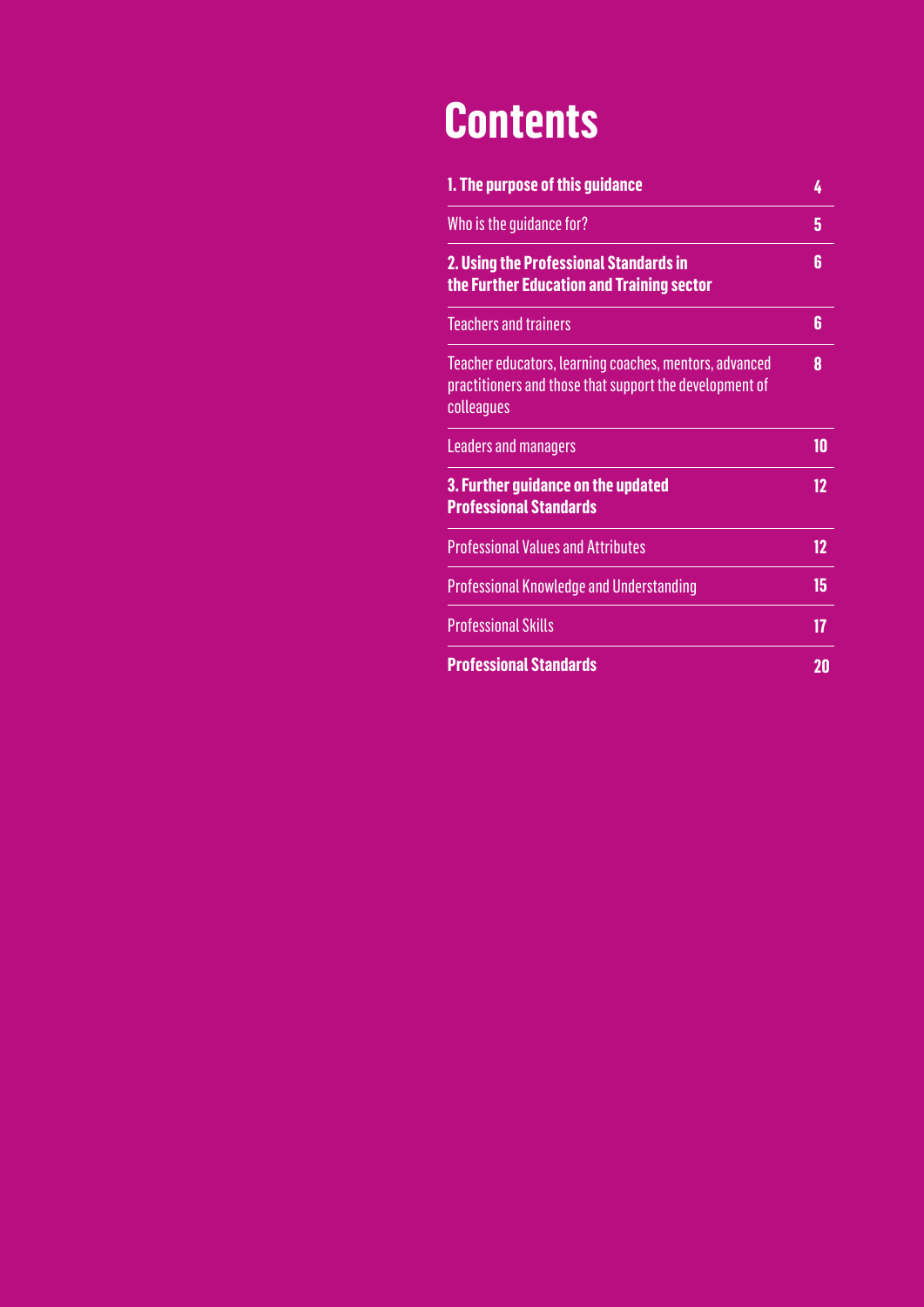# **1. The purpose of this guidance**

The aim of this guidance is to provide further information on the 2022 updated Professional Standards for Teachers and Trainers so that practitioners can use them in their individual working contexts. Specifically, its aim is to support practitioners with understanding the intent of each Standard, offering clarity around its interpretation, and the evidence that could be used to demonstrate progress towards it.

This guidance is not exhaustive and will be added to as teachers and leaders begin to use these updated Standards in their practice. As they become more familiar, we will be publishing further case studies to support their adoption, contextualisation and impact across different settings.

Building on the 2014 Standards, the updated 20 statements represent the values, knowledge and skills that teachers and trainers from across the sector told us would help them work towards professional excellence in 2022 and beyond. In every aspect, they remain loyal to our core principle – to be designed by the sector, for the sector.

- What is the purpose of the Professional Standards? **Q:**
- A: The purpose of the Professional Standards is to support teachers and trainers to maintain and improve standards of teaching and learning, resulting in better outcomes for learners. For individuals and institutions, they are a national reference point for professional development.
- Who owns the Professional Standards? **Q:**
- The Professional Standards are owned by individuals who work in the sector. Their content and format are suggested by working practitioners. The ETF has responsibility for maintaining the Standards and for ensuring their currency, including publishing guidance on their use and interpretation. **A:**
- What are the main differences in the updated Professional Standards? **Q:**
- The changes made to the Professional Standards in 2022 reflect significant themes and issues driving public policy and education priorities. Practitioners told us that the sector had a responsibility to lead on sustainability issues and train people to make better decisions about the environment and use of resources. The extraordinary social change witnessed in the aftermath of the Covid-19 pandemic also raised the importance of learner wellbeing, digital literacy and cybersecurity, and a need to work more effectively with learners with diverse backgrounds and support needs. The updated Standards therefore recognise the increasingly vital role that teachers and trainers play in advising and developing learners, preparing them for employment, and providing them with opportunities for personal enrichment and autonomy. **A:**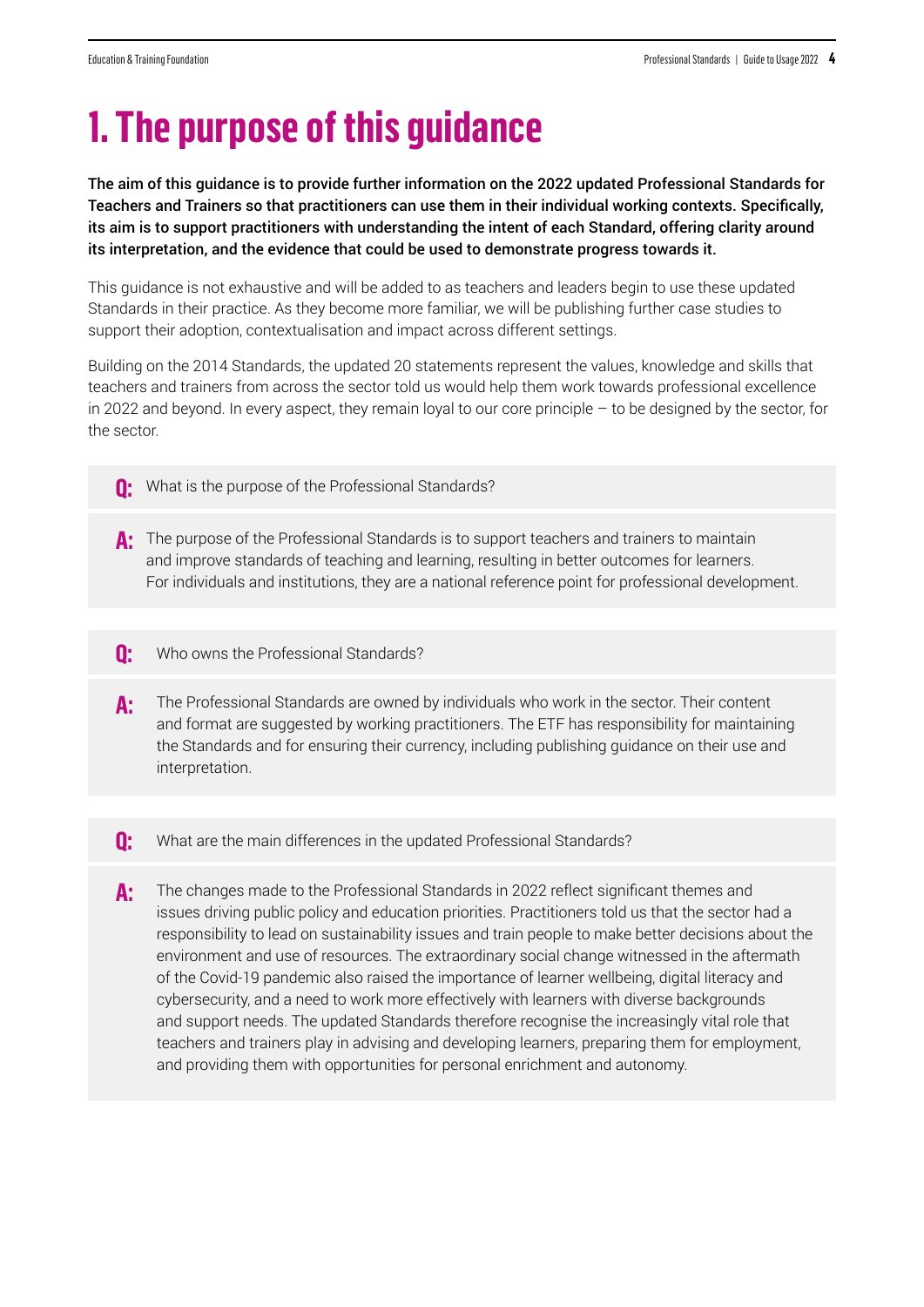### **Who is the guidance for?**

This guidance is for teachers and trainers working in the following educational contexts in England:

- Further education colleges
- Voluntary and community sector organisations
- Commercial organisations and independent training providers
- Adult and community learning providers
- Teacher education providers
- Work based learning settings
- Specialist colleges and institutions
- Armed and uniformed services
- Prisons and offender learning institutions
- Other public sector organisations.



The new Professional Standards reflect the changes that have happened in the sector and the wider context over the last decade. They are key to ensuring professionalism and ongoing development for practitioners leading to an excellent learning experience for all learners and apprentices, whatever the setting."

Barbara Van Der Eecken, Director of Quality & Service Standards, Babington

- **Q:** Are the updated Professional Standards relevant to the whole sector?
- **A:** The review undertaken in 2021 ensured that all stakeholder views across the wider sector were represented. While teachers and trainers in the sector work across different learning contexts, the Professional Standards are for all educators that work with learners over the age of 14. Their construction reflected the views of the entire sector, from Sixth Form Colleges to Adult Community Providers to Prison Education.



The revised Standards remind us that inclusion and learner empowerment is at the heart of what we do, defining the many different ways we do this."

Jamie Green, Head of Teaching Skills Academy, Abingdon & Witney College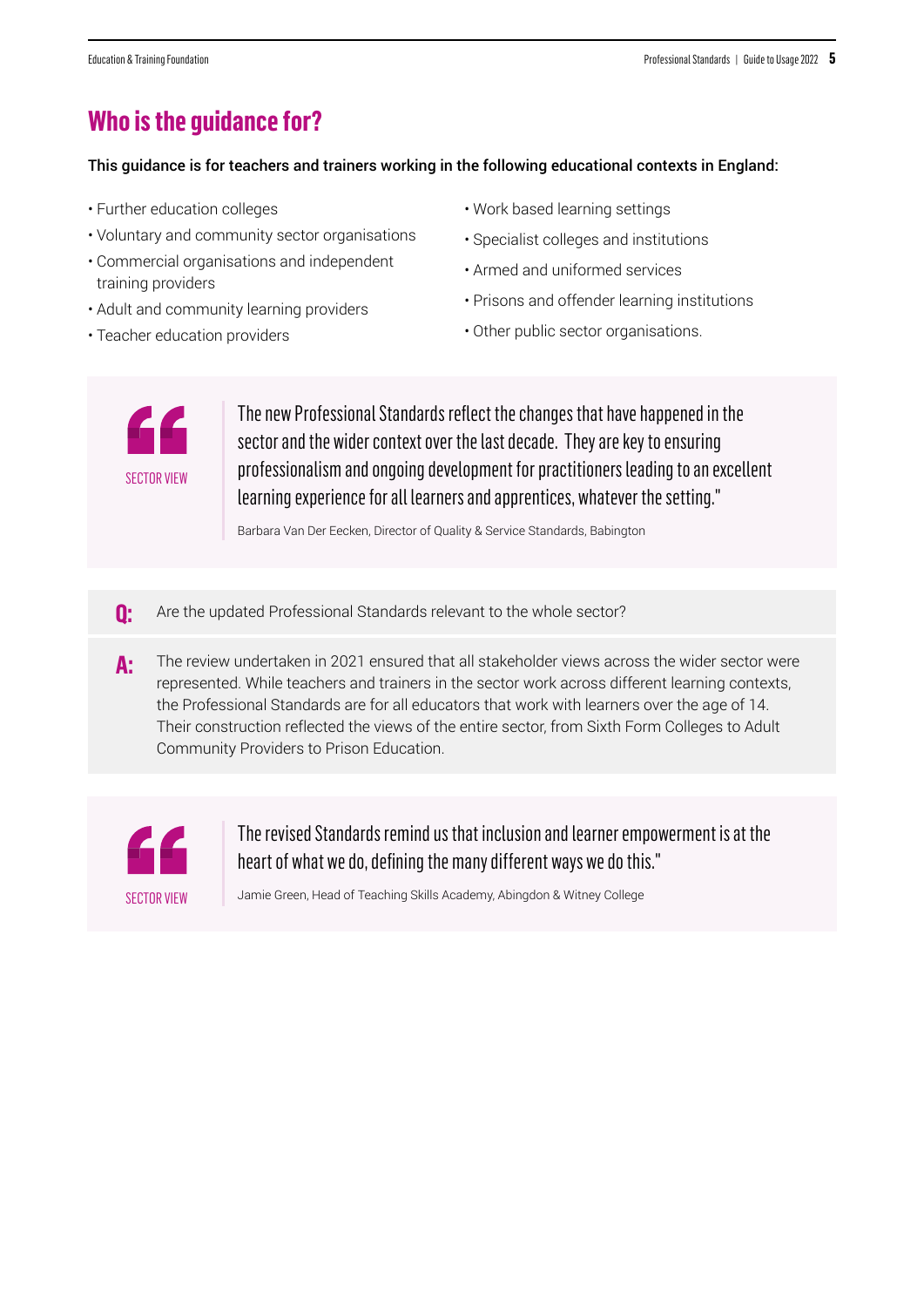# **2. Using the Professional Standards in the Further Education and Training sector**

The Professional Standards are designed to be used by:

- teachers and trainers
- teacher trainers, learning coaches, advanced practitioners and those who are supporting the development of their teacher/trainer colleagues
- leaders and managers.



### **Teachers and trainers**

The Professional Standards are aspirational statements – they promote opportunities to develop excellent teaching and learning. For both new and experienced teachers and trainers, the Standards can be used by individuals to reflect on their practice and guide decisions on what can be developed and improved. Teaching and training teams can use the Standards to self-assess their strengths and development needs, and to stimulate conversations on how best to support learners and raise standards across the curriculum. The Standards are also expected to promote new and innovative forms of knowledge-sharing so that good practice is disseminated across organisational boundaries.

As the updated Standards become embedded across the sector, we believe they will motivate practitioners to learn more about their subject and the craft of teaching. This is likely to include exploring opportunities for collaborative practice as well as inspiring wider planning, learning and career development discussions with coaches and managers.

Whatever experience a teacher or trainer may have, there is always something new to learn. Indeed, that is precisely what makes the profession so rewarding and engaging. Within constantly changing environments there are always new techniques to be mastered and new knowledge to be learned. Continuous professional development is an essential part of that process and the lifeblood of professionalism.

![](_page_5_Picture_12.jpeg)

These updated Standards illustrate the evolving nature of teaching in the Further Education and Training sector and offer a timely opportunity to refocus on the emergent priorities of the educational environment following Covid-19. This current iteration will serve teaching professionals well and allow effective calibration of their actions and practices, to ensure a focus on relevant and pertinent aspects of delivering high quality, holistic education to post-16 students."

Richard Poole, Associate Head of Faculty, School of Education & Sociology, University of Portsmouth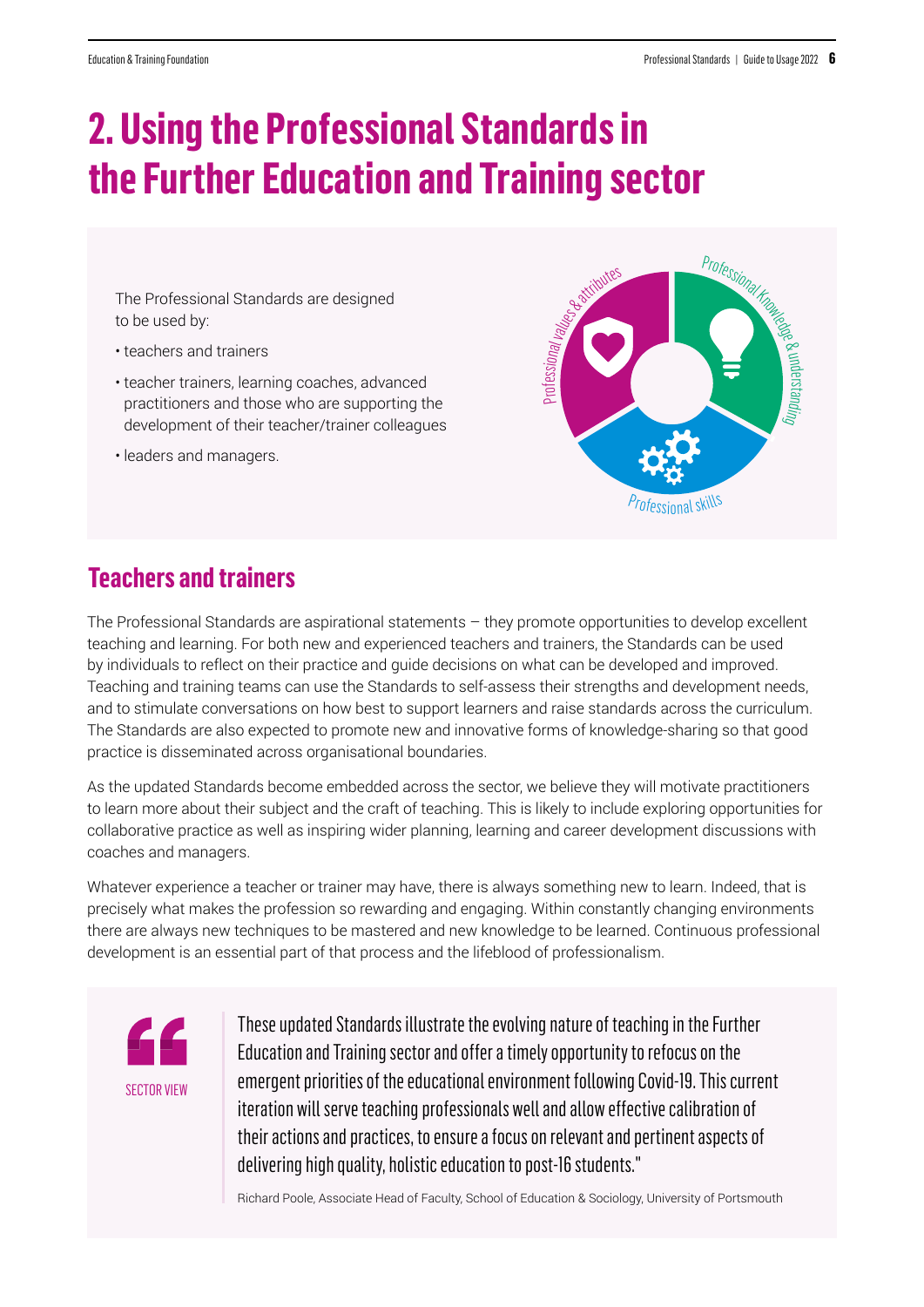![](_page_6_Picture_2.jpeg)

Martine is a Professional Development Manager at the Guernsey Institute who introduced the 'One Thing' professional development cycle to stimulate innovation in teaching practice, encouraging teachers to pick 'one thing' to investigate over the academic year. Through supported discussions with advanced practitioners, teachers have used the Professional Standards as one way of benchmarking and critically reflecting on their practice, their strengths, interests and learning needs, which inform the design of their investigation. This has been very useful for staff with limited experience of teacher reflection. Teachers are always in control and drive the selection of their 'one thing', but they benefit from a collegial process of coaching and support to develop the project. A continuous process of reflection and review helps assess their project's progress, the outcomes of which are shared with colleagues and celebrated.

This case study illustrates application of Standards 1, 7 and 9.

- **Q:** Is there only one way to meet the Standard?
- **A:** In short, no! Teachers and trainers work in different settings and with different cohorts of learners, therefore how they work towards each Standard is likely to vary. Because of this, the evidence that teachers and trainers may use to demonstrate progress against each Standard is likely to reflect the personalised and unique contexts of their work. The Professional Standards encourage individuals to be flexible in how each Standard is interpreted to ensure it has meaning and relevance to them. It is incumbent on those who monitor teacher development to be similarly guided by the need for flexibility and open mindedness.

![](_page_6_Picture_7.jpeg)

The language and the tone of the updated Professional Standards has helped refine and provide clarity of focus on the intentions of each individual Standard. The choice of words is more active in nature – reading them you get a positive sense of them being 'action-oriented'. For example, PS#5 – champion rather than promote, PS#7/8 – develop rather than maintain, and PS#15/16 – 'select and use' rather than promote. There are others throughout, and I think this really helps in terms of motivation and challenge."

Stuart Philip, Director of Teaching, Learning and Development, Highlands College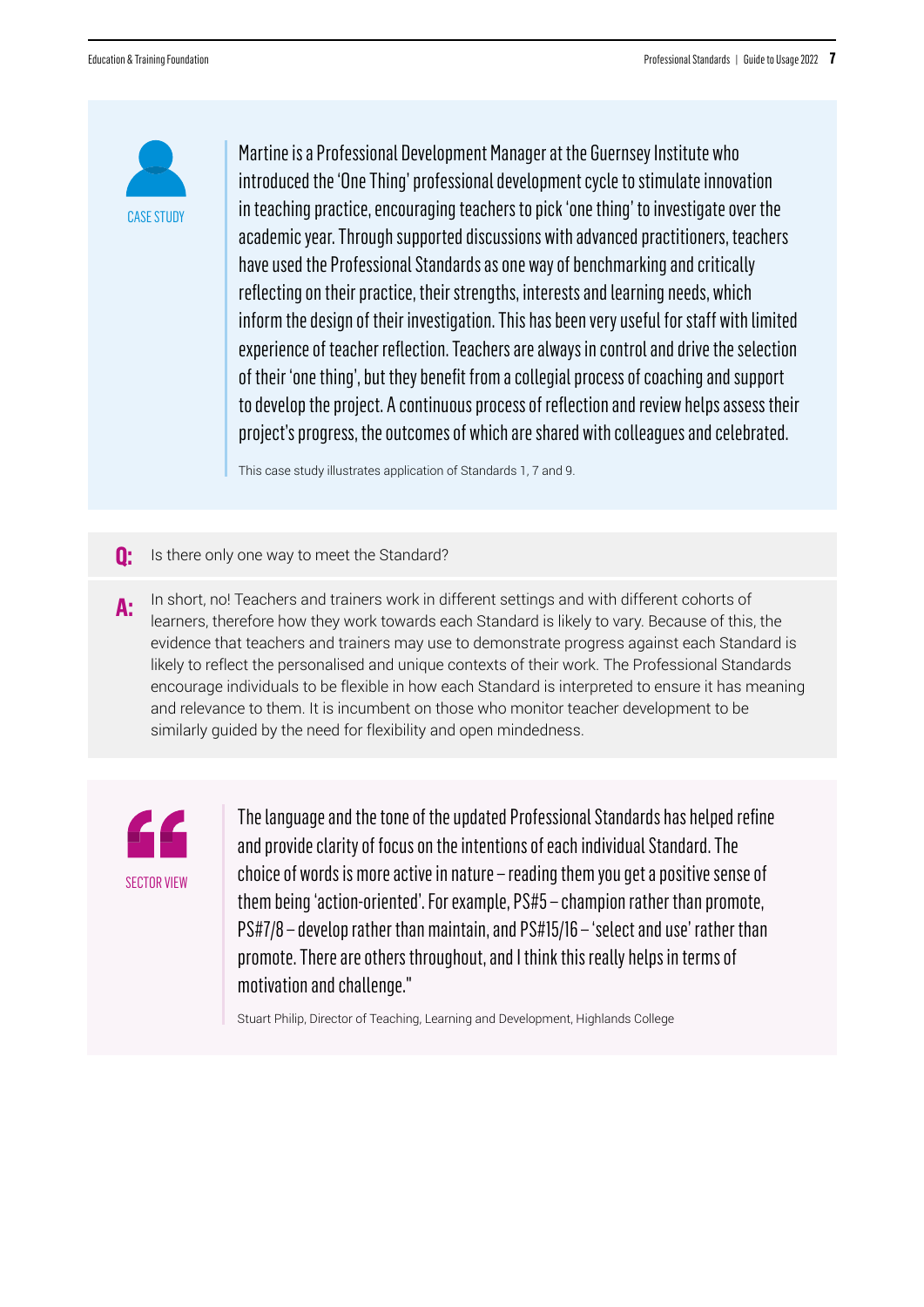- **Q:** How are the Standards relevant to different subject contexts?
- **A:** The Professional Standards are not intended to be descriptions of specific job roles but have been developed to apply to all teachers and trainers. The Standards recognise that teachers and trainers will use pedagogical approaches that are appropriate to their field and learners. Whether this field is A-level Biology, or English for Speakers of Other Languages (ESOL), or Independent Living for learners with profound learning challenges, the Standards encourage a personalised reflection on the priorities and issues that each teacher and trainer faces in their unique context. In time, contextualised case studies may be developed to help teachers and trainers to apply the Standards across these different settings.
- **Q:** What are the benefits of engaging with the Professional Standards?
- **A:** The Professional Standards provide clear guidance on what constitutes excellence in teaching and learning. They provide a common vocabulary for discussing teaching and learning; they help practitioners reflect on existing practices to improve their impact with learners; and they can be a valuable focus for professional development planning. A Standards-based approach to teaching and learning is expected to be beneficial to learner outcomes, organisational development, and staff professionalism.

### **Teacher educators, learning coaches, mentors, advanced practitioners and those that support the development of colleagues**

The Professional Standards can also be used in a number of different ways by teacher educators, learning coaches and other roles engaged in the support and development of individual teachers and trainers.

- **Q:** How do the Professional Standards link to the new Occupational Standard for initial teacher education?
- **A:** Between 2022 and 2023, initial teacher education (ITE) courses will be assessed against the revised Professional Standards. From 2023 onwards, this is expected to change, with ITE courses being assessed against a new Occupational Standard published by the Institute for Apprenticeships and Technical Education, enabling teachers and trainers to achieve a minimum level of competence through qualification. In turn, the Professional Standards will be aimed at teachers and trainers who have already gained their qualification. They extend the learning gained in ITE and focus on the individual's professional development needs. The Standards will show progression as a teacher's career develops, with higher expectations demanded from more experienced practitioners. This way, the Standards enable teachers and trainers to develop their full potential and work towards excellence.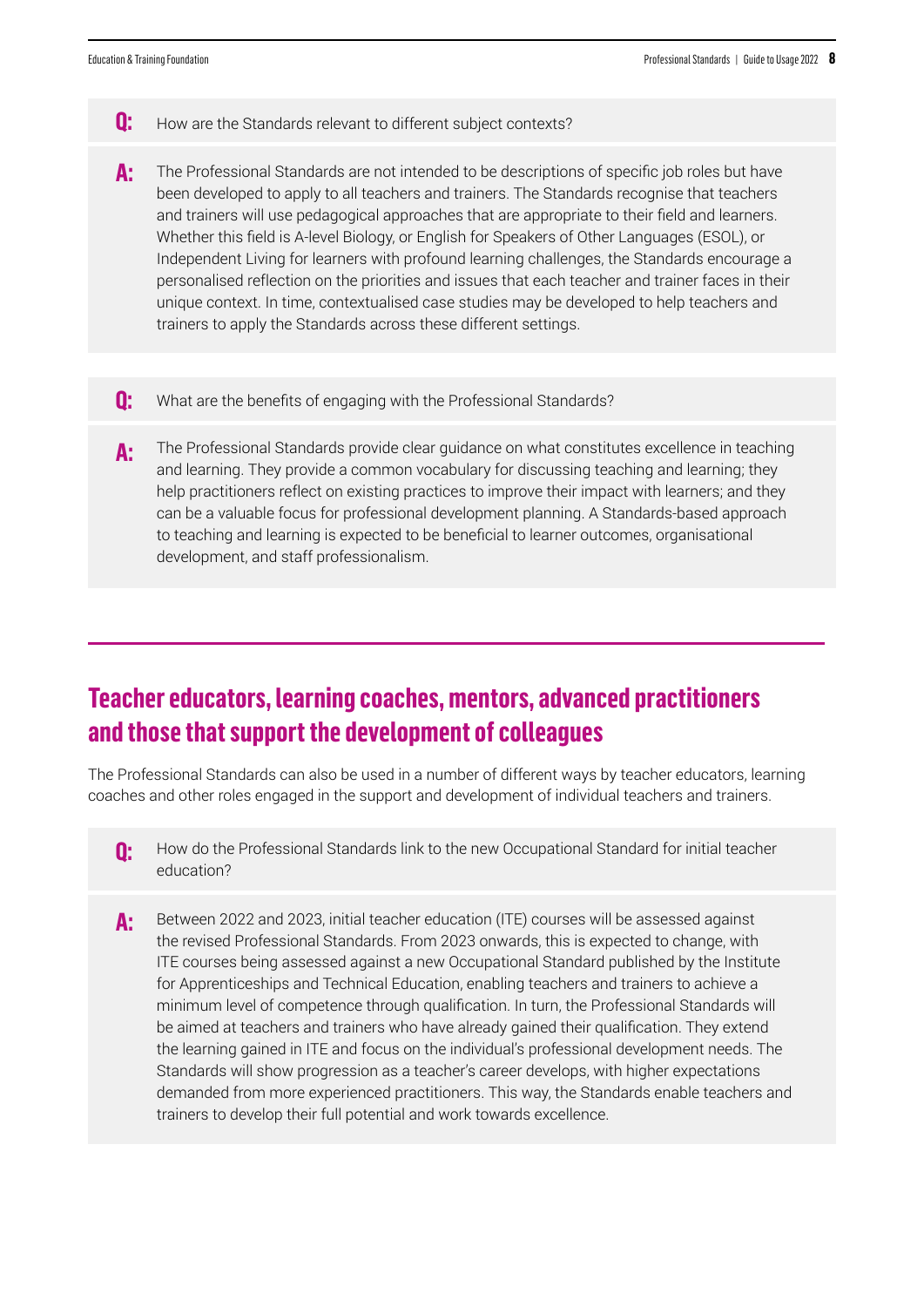![](_page_8_Picture_2.jpeg)

Having a defined set of Standards that underpin and enable excellence in any profession is critical. The ETF's revised Professional Standards provide an essential toolkit for teachers in all settings, at all stages of their career and support truly effective, inspirational teaching and learning."

Helen Wood, Head of Staff Professional Development, The Loddon School

The Professional Standards provide a series of objectives and guidance for those new to roles within the sector, as well as a basis for identifying aspirational development targets for experienced staff. They can also be used as the basis for developmental discussions that follow from observing teaching practice.

![](_page_8_Picture_6.jpeg)

Dan is a programme lead for teacher training in a university education department and uses the Professional Standards to develop showcase events for his trainees. These events consist of sessions explicitly constructed and signposted around specific Standards, for example, 'Promoting ESD in the FE Classroom' (Standard 2), 'Mayer's Multimedia Principles in Digital Learning' (Standard 16) and 'Feedback - Making it Meaningful and Impactful' (Standard 19). Both trainers and attendees know that sessions are specifically targeted at aspects of practice that research and experience has shown to have a significant impact on learner achievement.

Case study illustrating application of Standards 2, 16 and 19.

![](_page_8_Picture_9.jpeg)

I love that the updated Professional Standards are more holistic in developing teachers and trainers. Their language reflects the intention to help educators maintain and amplify their professionalism. Importantly, they emphasise the development of the learner as 'a whole person' and encourage staff to see themselves as part of a supportive professional community where they can share, question and self-improve."

Joyce Chen, Teacher Trainer, College of West Anglia

- **Q:** Are these Standards expected to measure someone's capability to teach?
- **A:** The Professional Standards are aspirational and set out guidance on what constitutes excellent teaching and learning practices. They are designed to support professional development decisions. As such, there is no duration specifying when individuals must achieve these Standards. Realistically, full mastery is likely to take many years and any one individual is likely to have a 'spikey profile' of strengths and development needs. The framework is therefore unsuitable as a checklist for measuring a teacher's or trainer's performance, but it can be a powerful tool for encouraging individual reflection and career planning.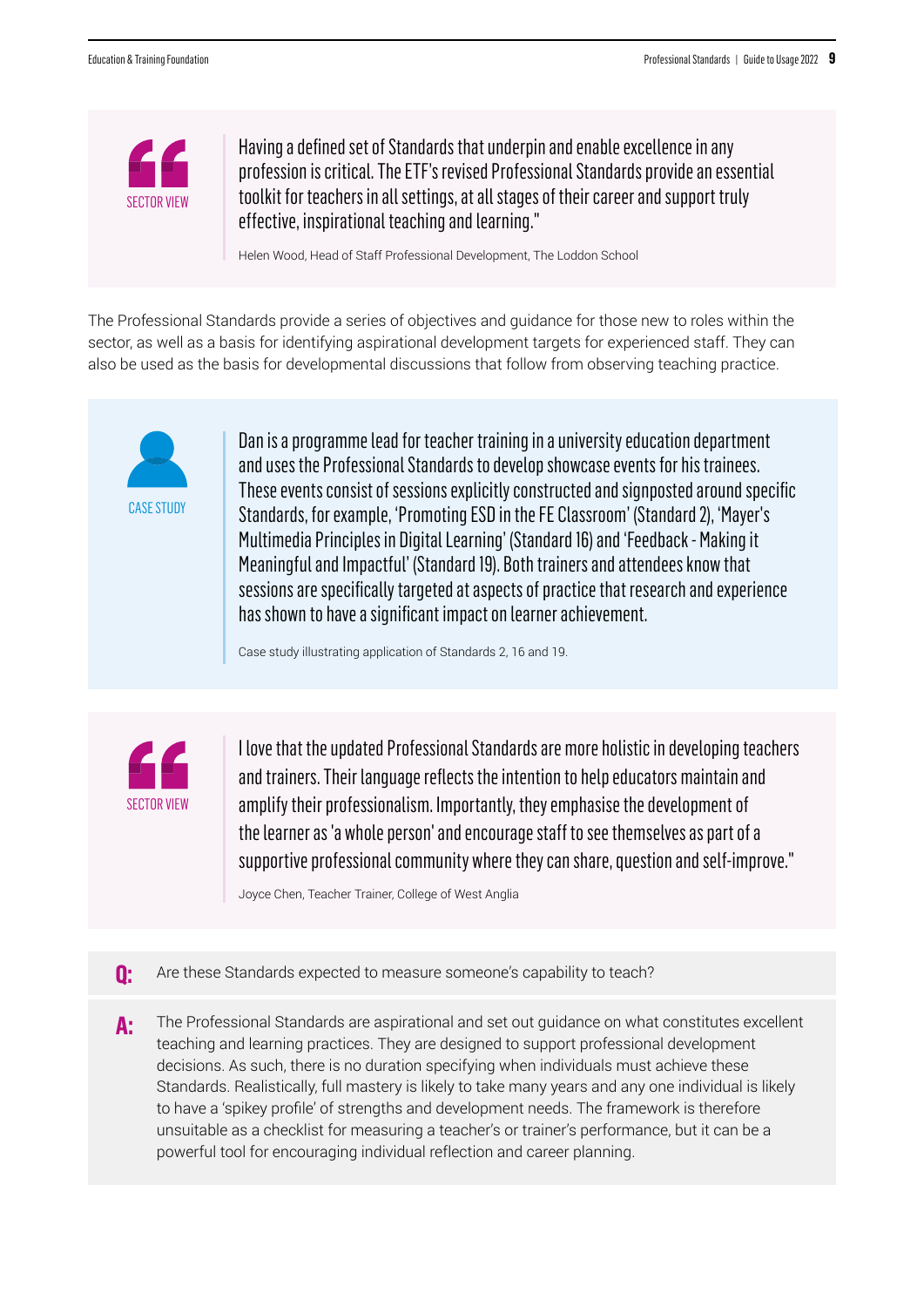### **Leaders and managers**

Further Education and Training employers will be committed to developing whole-organisation approaches to maintaining and improving the quality of their teaching and learning in order to raise learner attainment at all levels. The updated Professional Standards can provide the catalyst for this ambition. Crucial to their use and internalisation will be a need for managers to identify when, where and how the Standards can be used to support the skills, innovation and confidence of teachers and trainers in their organisations. Part of this challenge will be for managers to develop a shared understanding of what the Standards mean with their staff. This will involve individual and collaborative forms of professional development which can motivate, excite, challenge, increase capability and sustain improvement. Governors will also need to be aware of how the updated Standards can propel organisational development.

![](_page_9_Picture_4.jpeg)

The development of a consistent set of Professional Standards for all practitioners in FE is a hugely welcome development. We have learnt from the many best practices which are already in place and created a common framework for all which will underpin quality and encourage excellence."

Ruth Spellman, Former CEO, Workers' Educational Association

The Professional Standards can be used strategically to develop policies and procedures. For example, they may inform:

- strategies to improve the quality of teaching and learning, and initial teacher education across the organisation
- induction and mentoring systems
- professional development processes and planning
- the recruitment of staff, for example informing the development of job descriptions and person specifications
- whole-organisation approaches to training needs analysis
- agendas for teaching circles, quality forums and networks where the aim is to facilitate professional dialogue and exchange.

![](_page_9_Picture_14.jpeg)

As a former college leader, I know the value of professional standards and I welcome these revisions. The updated Professional Standards provide an up-to-date description of what good professional practice looks like, built on high aspirations and strong values. They acknowledge that being a good teacher is not a static state which can be captured by ticking boxes on a checklist. They identify areas for continuing reflection, growth and professional learning, including being research-aware. These descriptors do justice to the dynamic process of professional questioning and inquiry which is such an important part of a teacher's lifelong development."

Eddie Playfair, Senior Policy Manager, Association of Colleges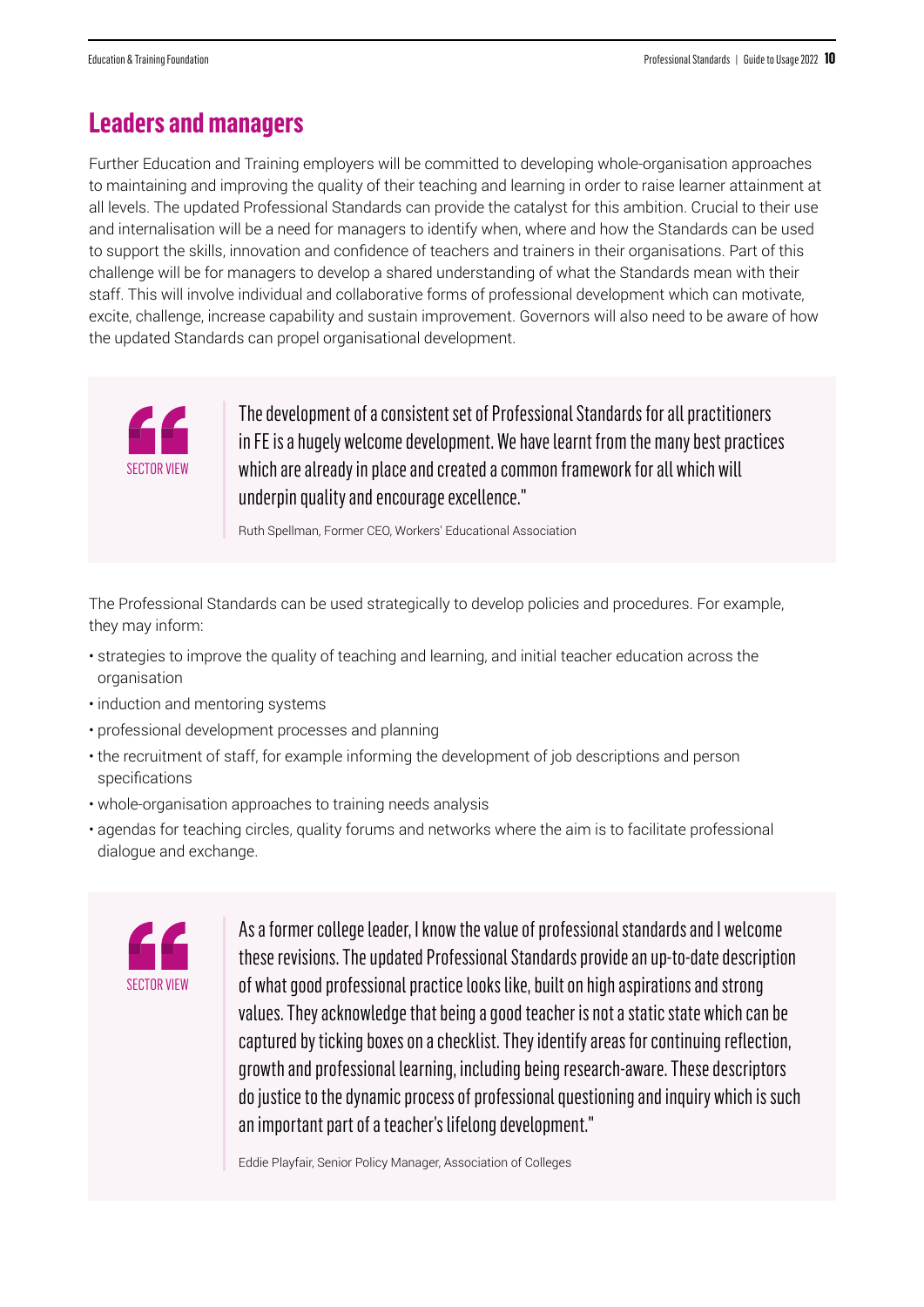- **Q:** How will Ofsted use the updated Professional Standards?
- **A:** There is no statutory or regulatory compulsion around the need to respond to the ETF's Professional Standards. The sector's deregulated context, however, means that the Professional Standards are a convergence point around what constitutes excellence in teaching and learning which can guide and inspire professionalism and professional improvement. The updated Standards have considered Ofsted's criteria for outstanding practice in teaching and learning and can be a mechanism to enhance personal development and organisational performance. Ofsted is conversant with the Standards and will see the benefit these bring to improving teaching and learning.

![](_page_10_Picture_4.jpeg)

Jacqui is a Head of Teaching and Learning Standards at a General Further Education College who completed her Advanced Teacher Status (ATS) programme with the ETF. ATS encourages experienced teachers to review their practice through the lens of the Professional Standards to assess areas of practice which the teacher wants to improve in order to increase their impact with learners. One of Jacqui's targets was to engage more with evidence-based research, which prompted her to read more deeply around reflection and pedagogy. From here, she developed a research project to investigate the use of video observation and reflective conversations as a means of supporting teachers to lead on their own development. So successful has this project been, both in terms of staff feedback and the sense of empowerment it instilled, it has been rolled out to the whole college to support professional development.

Case study illustrating application of Standards 1 and 7.

- **Q:** Should the Standards be used to observe and grade teachers?
- **A:** The updated Professional Standards do not lend themselves to observational approaches that grade individual teachers. Instead, their strength is in their use as a stimulus for discussing and signposting professional development needs, at individual or team level. The foundation of the Standards is the desire to support practitioners to achieve excellence and a need for individuals to have ownership of their development.
- **Q:** How do these updated Professional Standards map to other frameworks used in the Further Education and Training sector?
- **A:** The updated Standards draw on Ofsted's Education Inspection Framework, the Gatsby benchmarks for effective careers guidance and the Matrix Quality Standard for their relevance. They also establish continuity with the new Occupational Standard for initial teacher education to enable trainees to transition smoothly into the next stage of their career. To support career progression, the Standards provide a scaffolded approach for teachers to move into leadership and coaching positions. This move will be supported by the ETF's new Leadership Standards which will underpin the development of aspiring, middle and senior leadership roles.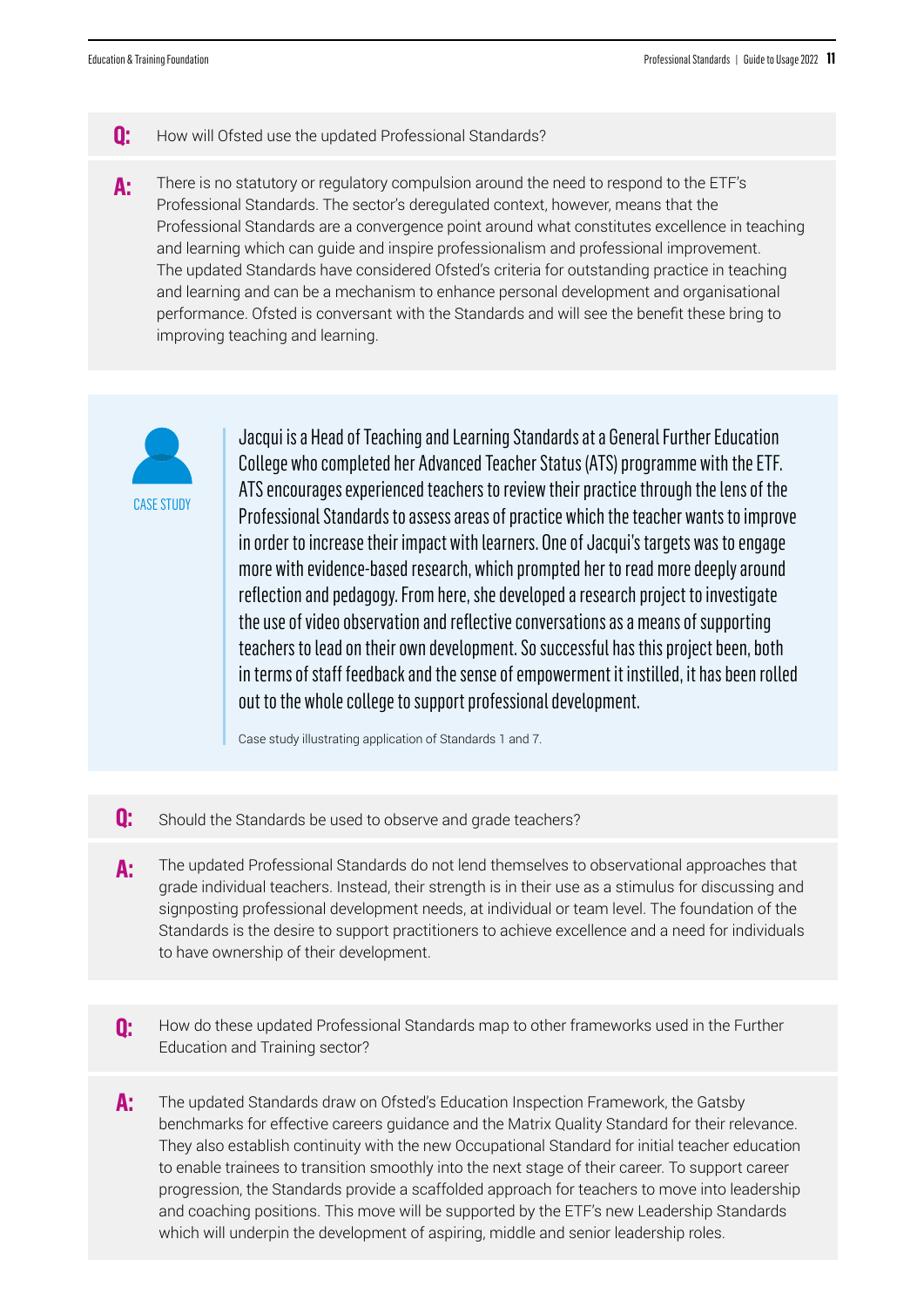Professional

 $\displaystyle\subset$  $\mathbf{\Omega}$ e $\overline{\phantom{0}}$  $\,$  $\rightarrow$ a $\Rightarrow$  $\overline{\mathcal{Q}}$ 

# **3. Further guidance on the updated Professional Standards**

The examples below are designed to provide you with ideas about how you might interpret the Professional Standards in your working context. This is not an exhaustive list, and you are encouraged to consider other ideas that are applicable to your own context.

# **Professional Values and Attributes**

![](_page_11_Picture_5.jpeg)

Professionalvalues

![](_page_11_Picture_6.jpeg)

#### **1.** Critically reflect on and evaluate your practices, values, and beliefs to improve learner outcomes.

Means, for example…

- developing and refining your judgement about what works in different learning contexts
- questioning your own values, beliefs and assumptions about effective teaching, learning and assessment
- understanding your learners' needs, the context in which they are studying, and the factors affecting their learning and achievement
- evaluating and improving your impact on learner outcomes
- engaging learners in conversations about what works and what doesn't work
- discussing ineffective practices with colleagues
- managing your own wellbeing and minimising the impact of unhealthy working practices on your performance.
- **2.** Promote and embed education for sustainable development (ESD) across learning and working practices.

- understanding how core sustainability concepts relate to your subject specialism and/or vocational area
- embedding ESD into curriculum design, delivery and assessment
- creating an environment where learners consider and/or implement sustainable decisions and practices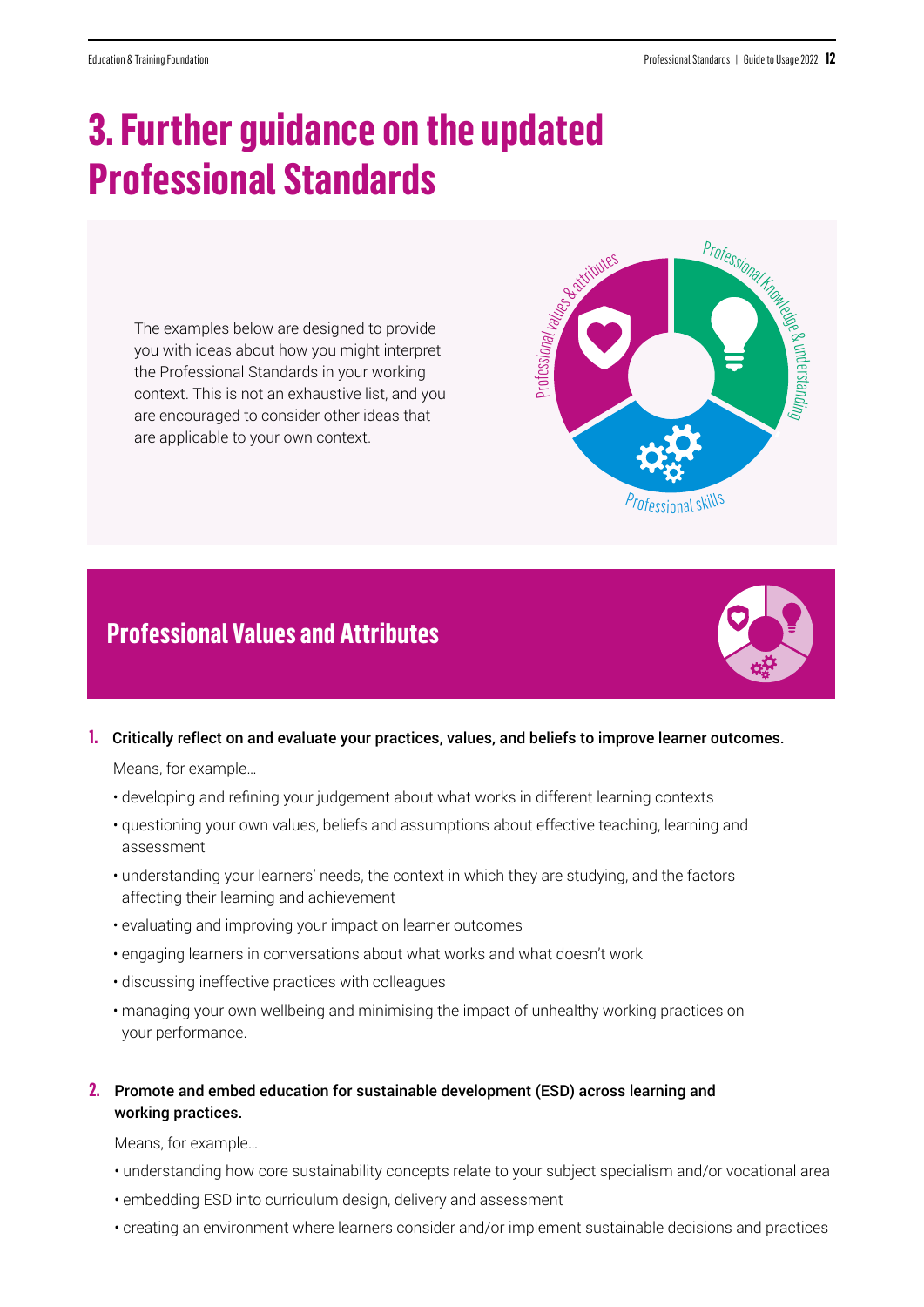- modelling sustainable practices at work and in the classroom
- compiling, creating and/or sharing resources that promote learners' understanding of ESD
- using ESD examples to build learners' skills in other areas (for example, mathematics, English, enrichment, projects, and so on)
- collaborating with others to develop learners' ESD knowledge, skills and behaviours
- participating in and promoting whole-organisational approaches to ESD
- explaining the value of ESD to others.

#### **3.** Inspire, motivate, and raise aspirations of learners by communicating high expectations and a passion for learning.

Means, for example…

- being passionate about learning and your subject discipline
- conveying this passion to learners, colleagues and other stakeholders
- setting high expectations so that all learners feel they can excel
- using clear, motivational language
- adapting your communication to suit different learners and learning contexts
- valuing learners as partners
- engaging learners in purposeful discussions about their progress and future
- ensuring learners are at the centre of decision-making.

#### **4.** Support and develop learners' confidence, autonomy and thinking skills, taking account of their needs and starting points.

Means, for example…

- valuing learners as individuals
- exploring the profile of your students to establish their current confidence levels and the factors that support or challenge this
- being clear about the role that self-efficacy and self-belief play in a learner's success
- developing a learning environment that values and promotes self-direction and independent learning
- encouraging learners to explore the options and consequences of taking different decisions
- encouraging learners to participate, ask questions and see mistakes as an essential part of the learning process
- encouraging learners to evaluate their learning and think critically
- using diagnostic data and other forms of initial assessment to determine learners' current attainment and skills levels and using these to develop learning goals and plans that facilitate progress.

#### **5.** Value and champion diversity, equality of opportunity, inclusion and social equity.

- encouraging learners to gain an understanding of how diversity brings extensive added value to the teaching and learning process
- highlighting different ways of interpreting, discussing and approaching controversial issues, and the role people's beliefs play in this
- treating all learners and colleagues equally and fairly without directly or indirectly excluding anyone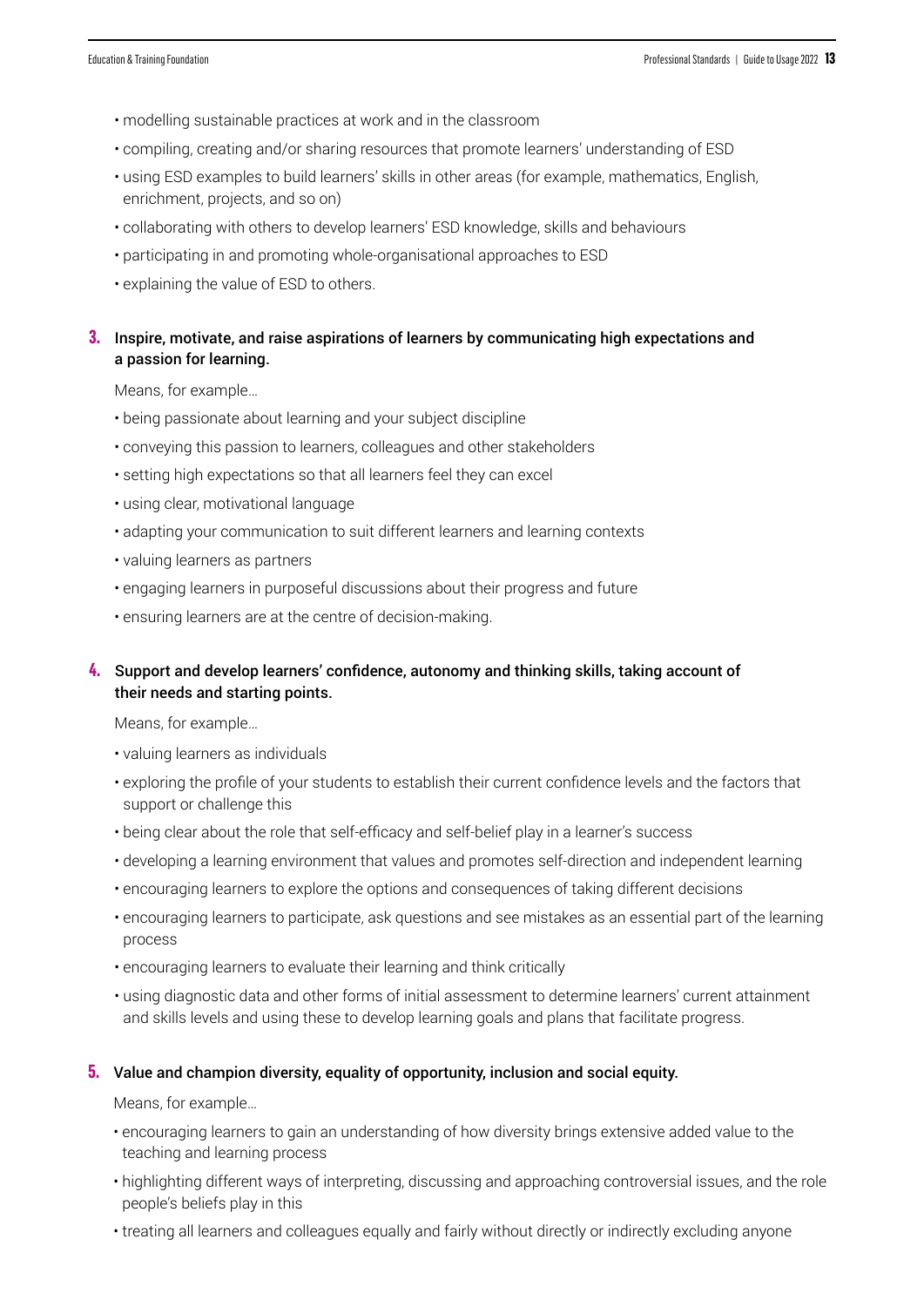- giving learners a voice and being responsive to this
- challenging stereotypes, biases and other forms of prejudice
- actively seeking ways to include all learners in learning activities and removing barriers that inhibit learning and participation
- using data to examine, monitor and reduce attainment gaps between different learner groups

#### **6.** Develop collaborative and respectful relationships with learners, colleagues and external stakeholders.

Means, for example…

- championing the benefits of teamwork and creating opportunities for collaboration
- recognising the value of other people's ideas and contributions
- providing advice and/or support to others
- developing and maintaining positive relationships with learners, colleagues and external stakeholders with shared/different characteristics
- removing barriers that keep people from working together effectively
- being honest and respectful in your interactions/correspondence with others
- managing and resolving conflict successfully.

#### **7.** Engage with and promote a culture of continuous learning and quality improvement.

- taking ownership of your professional development and proactively seeking opportunities to update/ improve your knowledge and skills
- adopting rigorous processes of self-assessment and quality assurance to maintain high standards of teaching and learning
- implementing plans to improve the learner experience
- working with learners, colleagues and external partners to improve and develop the organisation in which you work – its systems, structures and policies
- presenting, leading or organising professional development activities for other colleagues.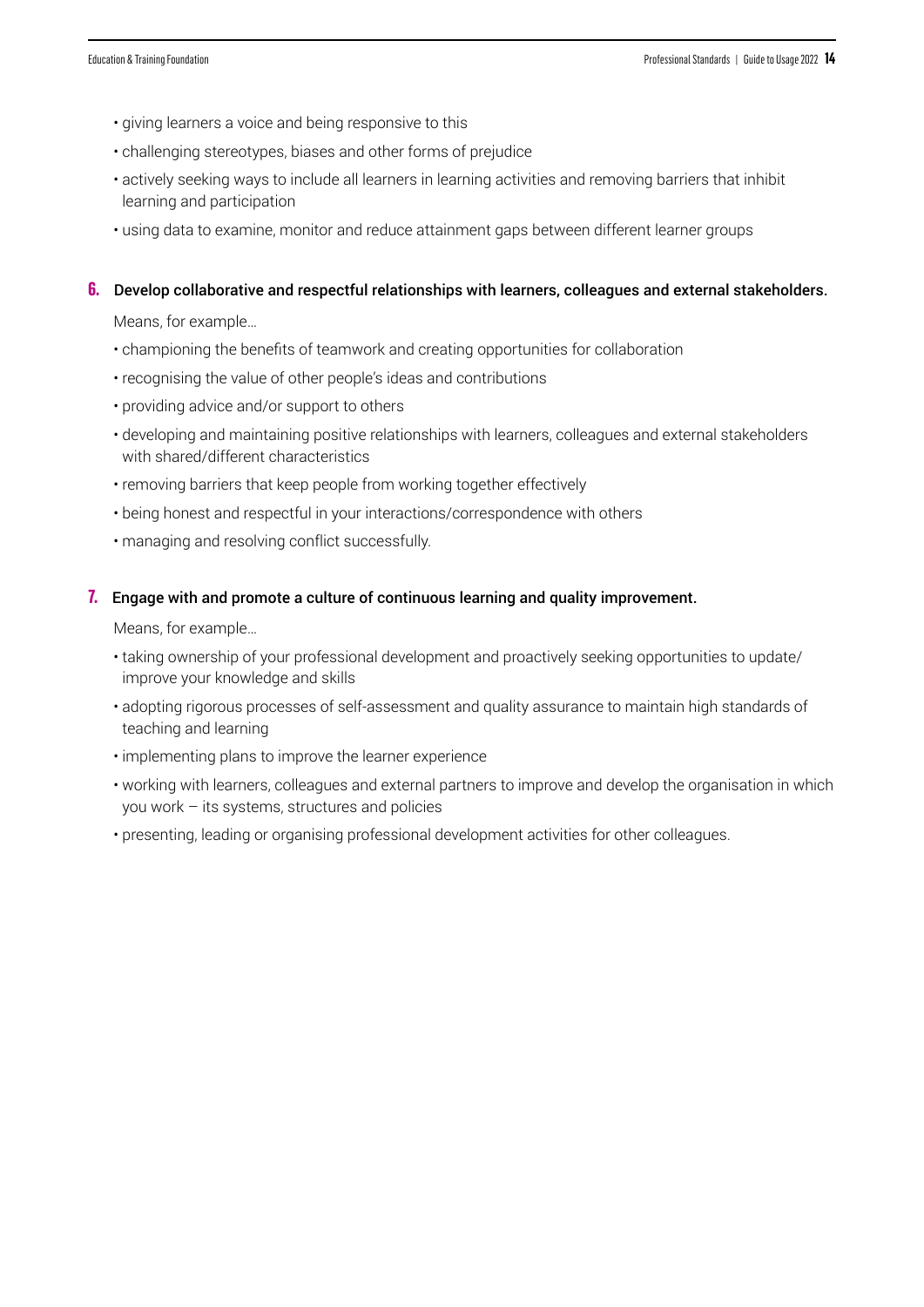### **Professional Knowledge and Understanding**

![](_page_14_Picture_3.jpeg)

**8.** Develop and update knowledge of your subject specialism, taking account of new practices, research and/or industry requirements.

Means, for example…

- constantly updating your subject/vocational knowledge and skills so that learners benefit from your currency and relevance
- collaborating with employers and external partners to ensure subject and/or technical knowledge is consistent with industry requirements
- consulting the latest research on how to teach your subject
- liaising with subject matter experts
- holding a professional membership with a relevant subject/occupational body and engaging in professional development
- discussing subject pedagogy with learners and/or colleagues and using their feedback to refine your approach
- working with other colleagues to support their subject development
- using labour market data to make informed decisions about learning/curriculum for the local community.

#### **9.** Critically review and apply your knowledge of educational research, pedagogy, and assessment to develop evidence-informed practice.

Means, for example…

- reading professional literature, regularly reviewing professional websites, blogs, and so on
- reflecting on the latest educational theories and research with colleagues and discussing how these may be relevant to your teaching context
- undertaking classroom experiments and action research to test and improve teaching and learning approaches
- collaborating with and/or supporting others to develop evidence-informed practice
- liaising with awarding organisations to ensure you are adopting the most recent advice on assessment, standardisation and/or examination requirements, and interpreting these consistently in line with expectations.

#### **10.** Share and update knowledge of effective practice with colleagues, networks and/or research communities to support improvement.

- working with colleagues to update, develop and improve some aspect of practice
- attending subject and/or teaching networks
- participating in a collaborative project with external colleagues which develops practice in a positive direction
- presenting at a conference or professional network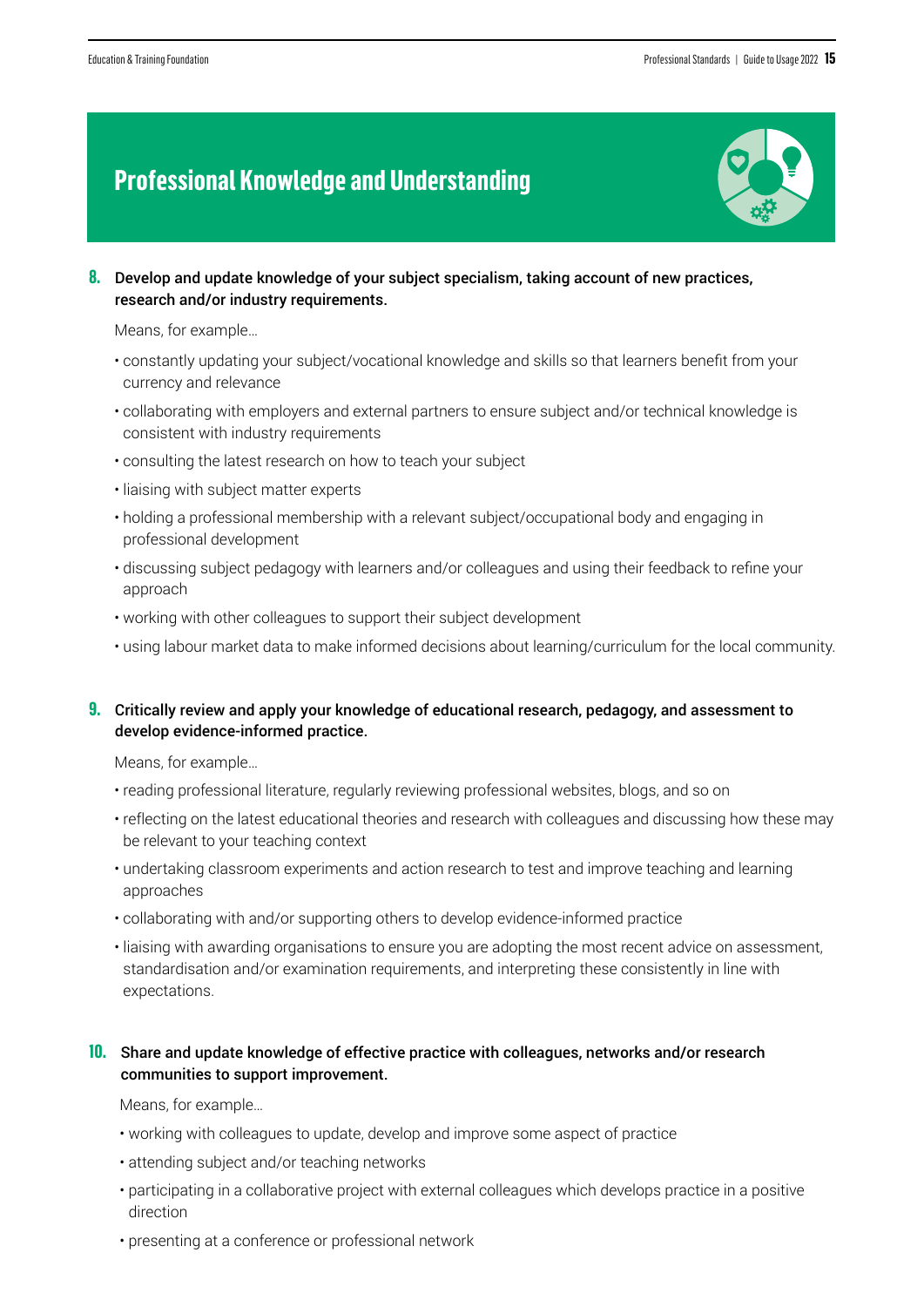- carrying out action research or project where the focus is on exploring and reflecting on practice to increase its impact
- contributing to organisational committees or policy groups with responsibility for improving teaching and learning.

#### **11.** Develop and apply your knowledge of special educational needs and disabilities to create inclusive learning experiences.

Means, for example…

- holding regular conversations with learners (and their families/carers where appropriate) to inform, adapt and improve your teaching
- keeping up to date with academic and scientific developments on how learners learn and how learning differences are best supported
- liaising with internal and external support teams for specialist advice/input, using this to improve the learner experience
- understanding and applying appropriate equality legislation (including specific SEND legislation), policies and/or codes of practice
- creating personalised learning plans that improve the learner's chances of making progress and being successful.

#### **12.** Understand your teaching role and responsibilities and how these are influenced by legal, regulatory, institutional and ethical contexts.

- being fully aware of the requirements of your role and responsibilities
- understanding fully your obligations towards safeguarding and what to do in the case of an emergency
- being fully aware of, planning for, and implementing required health and safety procedures
- ensuring your learners and colleagues have access to equal opportunities and are not subject to discrimination
- keeping up to date with organisational policies and rules
- keeping up to date with changes in legislation and regulatory frameworks that govern your practice
- keeping up to date with relevant curriculum, assessment and examination arrangements
- responding effectively to changes in policy and practice
- accessing expert advice from colleagues or third parties
- being aware of how your actions can influence people's perception of you, your role and your professionalism
- defining and maintaining appropriate boundaries with learners.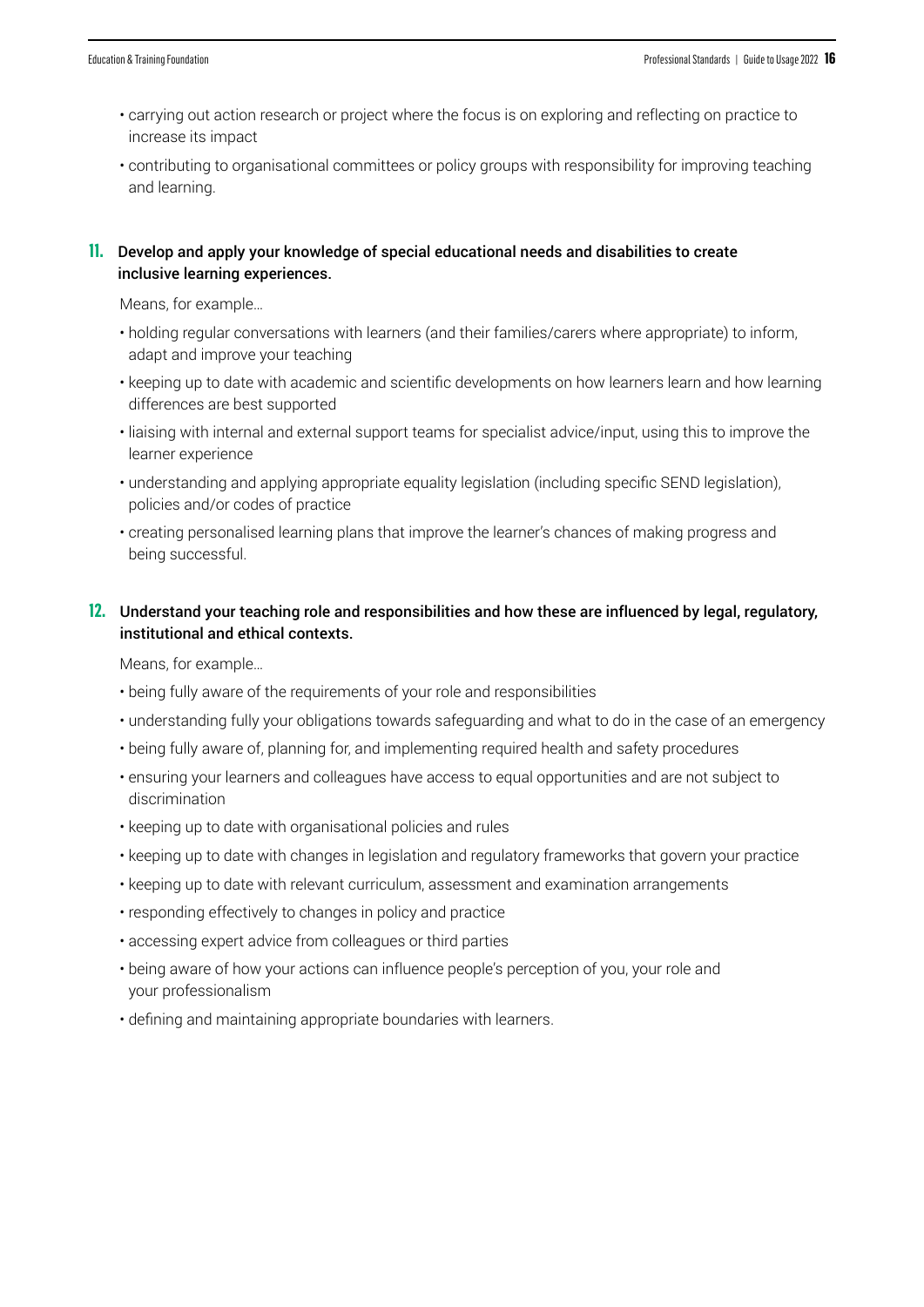### **Professional Skills**

![](_page_16_Picture_3.jpeg)

#### **13.** Promote and support positive learner behaviour, attitudes and wellbeing.

Means, for example…

- critically reflecting on the drivers that contribute to poor behaviour and wellbeing
- designing and evaluating the curriculum so that it recognises the potential challenges to learners' physical and mental health
- regularly discussing wellbeing with learners
- experimenting with different teaching approaches to improve learner behaviour, attitudes and wellbeing
- taking advice from colleagues and putting this into action
- adopting suitable behaviours to act as an exemplary role model to learners
- cultivating a growth mindset in learners
- developing learners' resilience.

#### **14.** Apply motivational, coaching and skill-development strategies to help learners progress and achieve.

Means, for example…

- identifying the strengths and weaknesses of individual learners and working to deepen the former while ameliorating the latter
- using effective non-verbal communication to enthuse learners
- developing your repertoire of motivational techniques and making judgements about when to deploy them
- using one-to-one coaching and skill-building approaches to set challenging goals, extend learners' skills and deepen their motivation
- supporting learners to set, monitor and evaluate their own goals
- using forms of peer-to-peer learning.

#### **15.** Plan and deliver learning programmes that are safe, inclusive, stretching and relevant to learners' needs.

- recognising that your learners have different experiences, abilities and needs
- encouraging all learners to meet and exceed their expectations
- designing and sequencing the curriculum so that it develops the knowledge, skills and attitudes demanded of learners
- adopting approaches that maximise learner participation
- promoting equality and diversity in your teaching and learning in order to create a positive and inclusive learning environment
- ensuring at all times that the learning environment is safe, and that potential hazards are identified quickly and addressed
- managing learner workloads, assessments and home study so that they are relevant, realistic and achievable.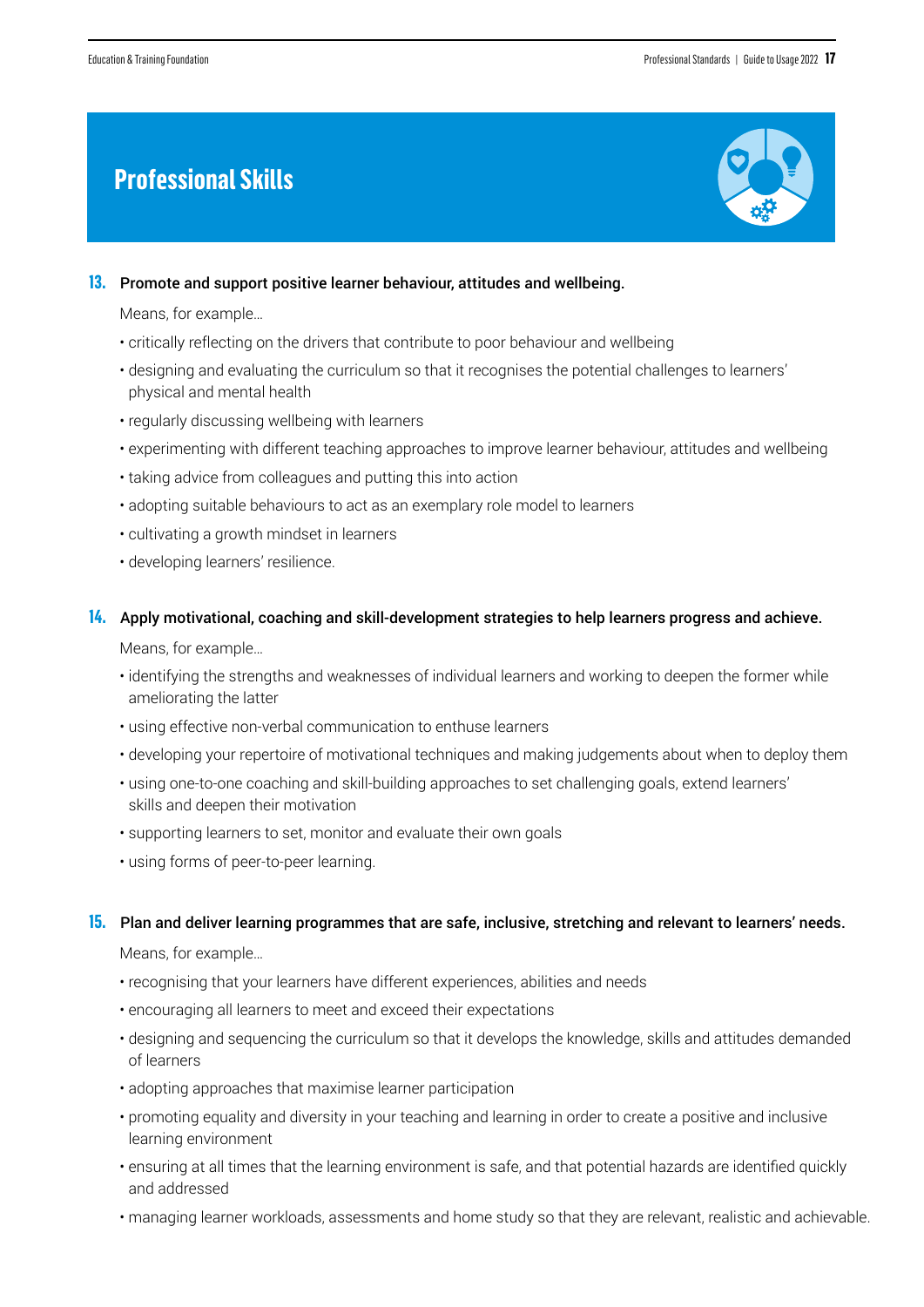#### **16.** Select and use digital technologies safely and effectively to promote learning.

Means, for example…

- keeping abreast of changes in digital technologies and how they can support teaching, learning and assessment
- promoting to learners the value of using digital technologies to support their learning
- evaluating the benefits/challenges of deploying specific digital technologies to achieve learner goals
- using digital technologies to inform, collaborate in and/or assess learning
- evidencing the use of digital technologies in curriculum planning
- creating digital learning resources
- ensuring learning tools and digital resources meet accessibility needs and guidance
- adopting a rigorous approach to cybersecurity, online safety and confidentiality in the management of digital technologies and data.

#### **17.** Develop learners' mathematics, English, digital and wider employability skills.

Means, for example…

- identifying the needs of individual learners in mathematics and English and finding opportunities to develop these skills in motivating and relevant ways
- developing your own mathematics and English skills to ensure you have the confidence to support your learners to improve these skills
- planning opportunities to develop and nurture learners' digital skills, as well as investing in your own digital skills to support learners appropriately
- supporting learners with the development of employability skills such as self-organisation, time management and problem-solving, and showing how these are important to learners' success and the world of work
- being familiar with the changing skillsets demanded by employers so that you can advise learners accordingly.

#### **18.** Provide access to up-to-date information, advice and guidance so that learners can take ownership of their learning and make informed progression choices.

- encouraging all learners to take an active role in decisions that affect their learning and progression
- giving learners access to accurate and timely information, advice and guidance so they can make informed choices about their learning and progression
- helping learners access relevant careers services
- encouraging learners to self-appraise in realistic ways so that they have a good understanding of where they are and what they need to do to achieve a desired progression route
- setting/negotiating attainable personal goals that are consistent with learners' progression needs and choices.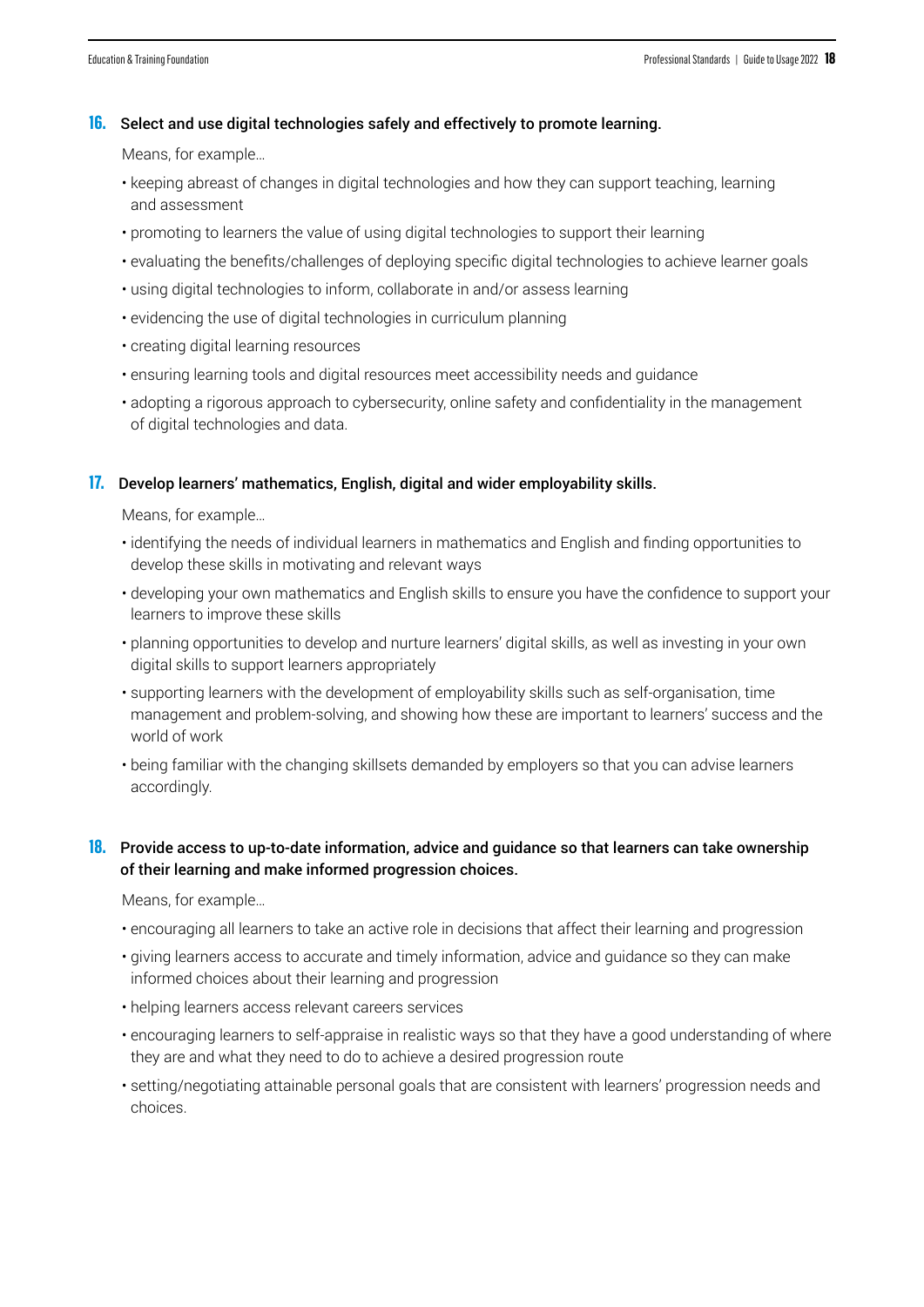#### **19.** Apply appropriate and fair methods of assessment and provide constructive and timely feedback to support learning and achievement.

Means, for example…

- understanding the advantages and disadvantages of different assessment methods and their application to specific learner contexts
- ensuring that all learners have regular, constructive feedback from you
- understanding the social, theoretical and practical issues that contribute to high-performing and under-performing learners
- tracking assessment and progress data for the purposes of informing, developing and improving teaching practices.

#### **20.** Develop enrichment and progression opportunities for learners through collaboration with employers, higher education and/or community groups.

- organising work placements for learners
- liaising/collaborating with employers and/or other organisations to develop enrichment experiences and/or progression opportunities
- organising trips, excursions and guest speakers to enrich the learner experience
- producing resources that support enrichment/work placement experiences
- being fully aware of organisational events and activities that augment the learners' studies and help them develop desirable skills and contacts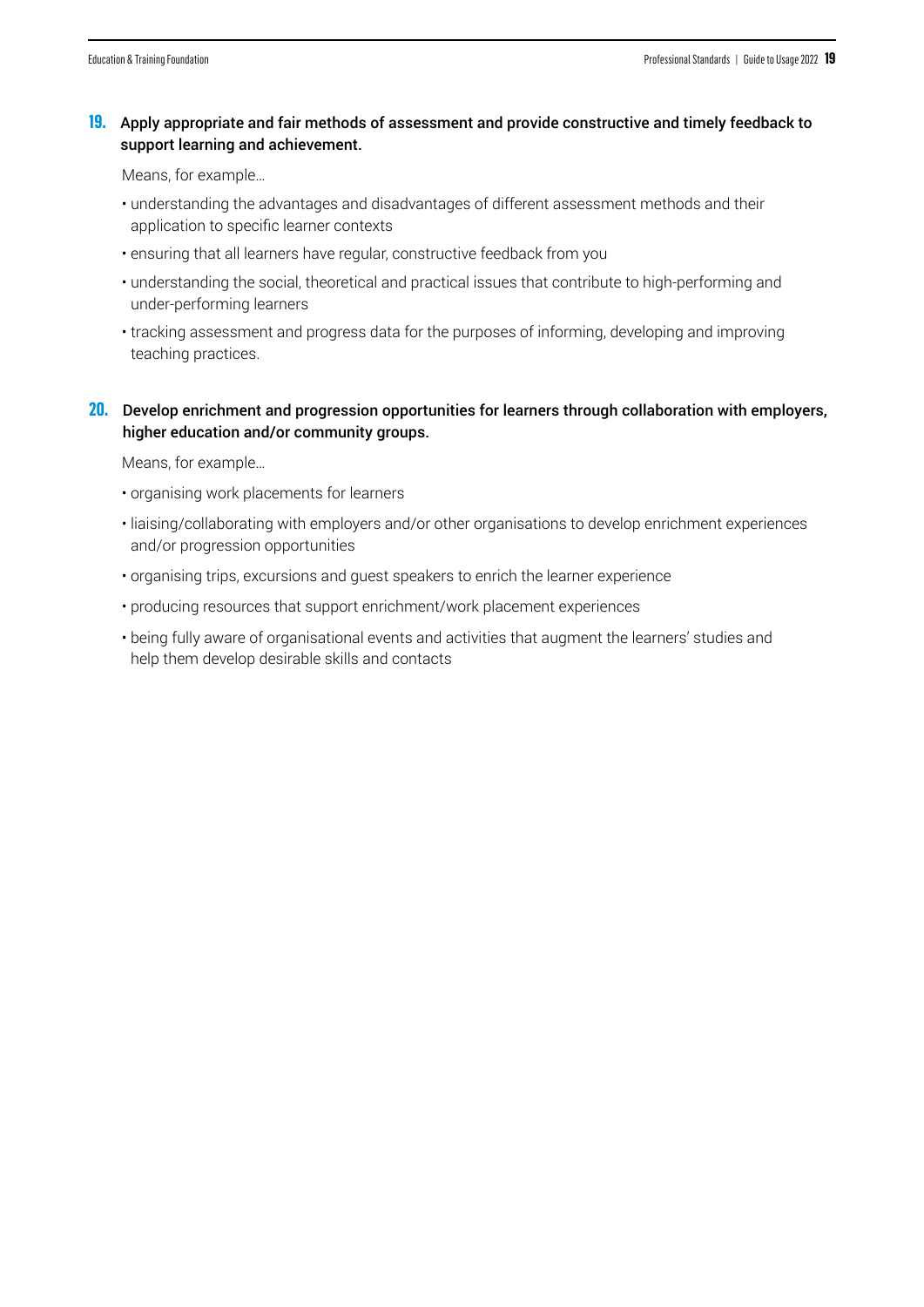# **Professional Standards**

#### **for Teachers and Trainers in the Further Education and Training Sector**

### **Professional Values and Attributes**

Develop your own judgment of what works and does not work in your teaching and training.

![](_page_19_Picture_6.jpeg)

#### **Professional Knowledge and Understanding**

Develop deep and critically informed knowledge and understanding in theory and practice.

![](_page_19_Picture_9.jpeg)

### **Professional Skills**

Develop your expertise and skills to ensure the best outcomes for learners.

![](_page_19_Picture_12.jpeg)

- **1.** Critically reflect on and evaluate your practices, values, and beliefs to improve learner outcomes.
- **2.** Promote and embed education for sustainable development (ESD) across learning and working practices.
- **3.** Inspire, motivate, and raise aspirations of learners by communicating high expectations and a passion for learning.
- **4.** Support and develop learners' confidence, autonomy and thinking skills, taking account of their needs and starting points.
- **5.** Value and champion diversity, equality of opportunity, inclusion and social equity.
- **6.** Develop collaborative and respectful relationships with learners, colleagues and external stakeholders.
- **7.** Engage with and promote a culture of continuous learning and quality improvement.
- **8.** Develop and update knowledge of your subject specialism, taking account of new practices, research and/ or industry requirements.
- **9.** Critically review and apply your knowledge of educational research, pedagogy, and assessment to develop evidence-informed practice.
- **10.** Share and update knowledge of effective practice with colleagues, networks and/or research communities to support improvement.
- **11.** Develop and apply your knowledge of special educational needs and disabilities to create inclusive learning experiences.
- **12.** Understand your teaching role and responsibilities and how these are influenced by legal, regulatory, institutional and ethical contexts.
- **13.** Promote and support positive learner behaviour, attitudes and wellbeing.
- **14.** Apply motivational, coaching and skill development strategies to help learners progress and achieve.
- **15.** Plan and deliver learning programmes that are safe, inclusive, stretching and relevant to learners' needs.
- **16.** Select and use digital technologies safely and effectively to promote learning.
- **17.** Develop learners' mathematics, English, digital and wider employability skills.
- **18.** Provide access to up-to-date information, advice and guidance so that learners can take ownership of their learning and make informed progression choices.
- **19.** Apply appropriate and fair methods of assessment and provide constructive and timely feedback to support learning and achievement.
- **20.** Develop enrichment and progression opportunities for learners through collaboration with employers, higher education and/or community groups.